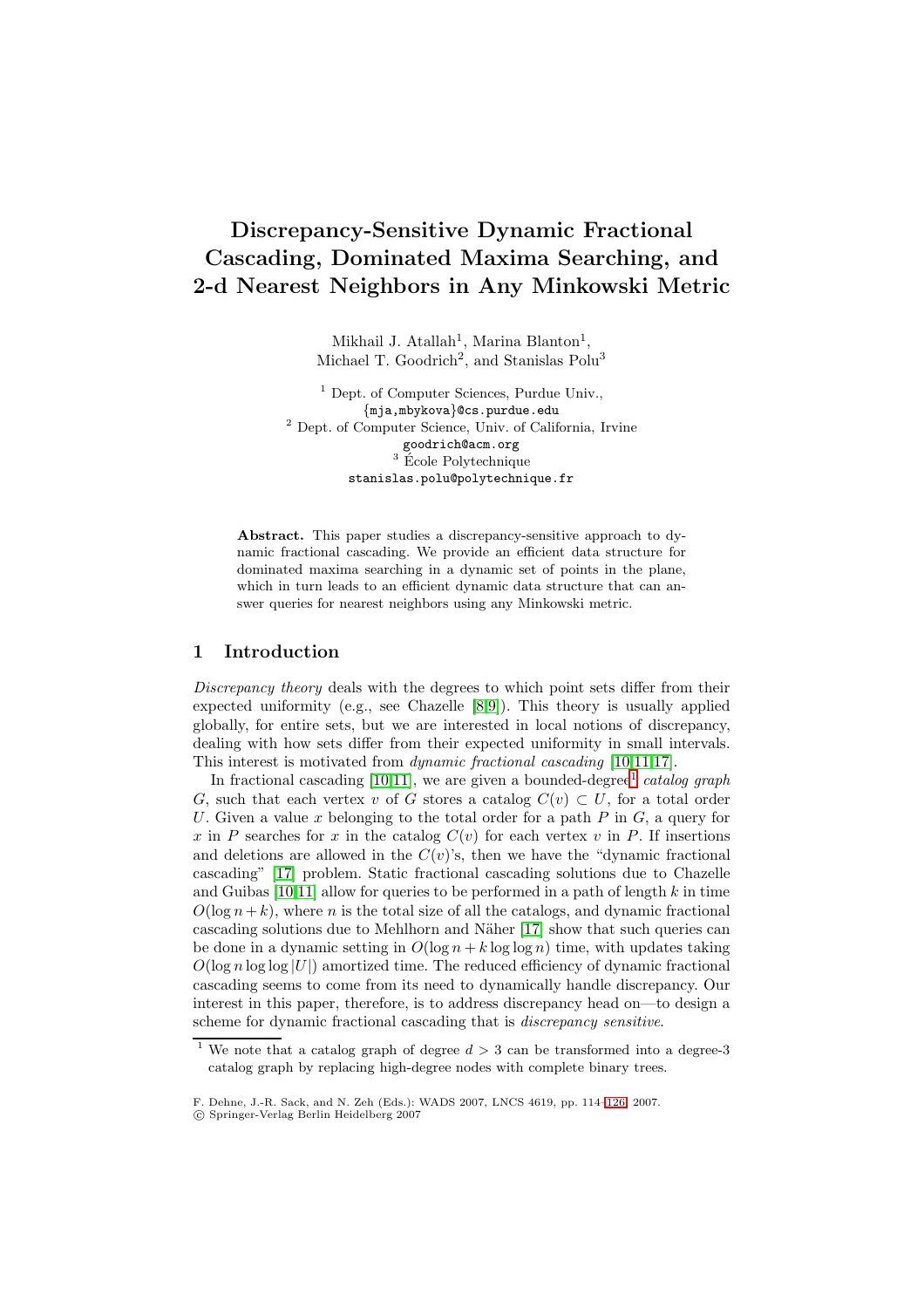Previous Related Work. For prior results in discrepancy theory, for example, please see the excellent book by Chazelle [\[9\]](#page-11-1). Subsequent to the introduction of fractional cascading by Chazelle and Guibas [\[10,](#page-11-2)[11\]](#page-11-3) and its dynamic implemen-tation by Mehlhorn and Näher [\[17\]](#page-11-4), there have been many specific uses for this technique, as well as a generalization, due to Sen [\[21\]](#page-12-0), based on randomized skip lists, and an extension for I/O efficiency due to Yap and Zhu [\[24\]](#page-12-1).

The prior work on nearest neighbor structures is vast; for more detailed reviews, see the surveys by Alt [\[1\]](#page-11-6) or Clarkson [\[12\]](#page-11-7). For static data, there are several ways to achieve  $O(\log n)$  time for nearest-neighbor queries in the plane, including constructing a planar point location data structure "on top" of a Voronoi diagram (e.g., see [\[20\]](#page-11-8)). For uniformly distributed data, Bentley, Weide, and Yao [\[5\]](#page-11-9) give optimal algorithms for static data, and Bentley [\[4\]](#page-11-10) gives an optimal algorithm for the semidynamic (deletion only) case. For approximate nearest-neighbor queries, Arya et al. [\[3\]](#page-11-11) give an optimal static structure, and Eppstein et al. [\[14\]](#page-11-12) give an optimal dynamic structure. Finally, for general exact nearest-neighbor queries, Chan [\[7\]](#page-11-13) gives a dynamic method that achieves polylogarithmic expected times for updates and queries. In addition, there has been some work on nearest-neighbors in non-Euclidean settings for "reasonably separated" uniform point sets (e.g., see [\[6](#page-11-14)[,16,](#page-11-15)[15\]](#page-11-16)), but this does work does not apply efficiently to Euclidean metrics on point sets taken from continuous uniform distributions.

Our Results. In this paper, we introduce a study of a discrepancy-sensitive approach to dynamic fractional cascading. Unlike the Mehlhorn-N¨aher approach, which assumes a worst-case distribution for the discrepancies between adjacent catalogs, our approach is sensitive to these differences. That is, it runs faster through low-discrepancy neighbors and slower through high-discrepancy neighbors. We show, for example, that a search for a value  $x$  in a collection of catalogs, of size at most  $n$ , stored in vertices of a path  $P$  can be done in time  $O(\log n + \sum_{(v,w)\in P} \log \delta_{v,w}(x))$ , where  $\delta_{v,w}(x)$  is the relative local discrepancy at x of the catalogs stored at the nodes  $v$  and  $w$  in  $G$ . Such a discrepancysensitive result is useful in a number of real-world scenarios, as we show that there are several practical distributions such that the sum of the relative local discrepancies in the catalogs belonging to a path of length k is  $O(k)$  with high probability. For example, we use this approach to provide an efficient data structure for dominated maxima searching in a dynamic set of uniformly distributed points in the plane. This, together with the known fact that the expected number of maxima points in an uniformly distributed set S of n points in  $\mathbb{R}^2$  is  $O(\log n)$ , shows that we can construct a dynamic data structure that can answer queries for nearest neighbors in  $S$  using any Minkowski metric, where insertions and deletions run in  $O(\log^2 n)$  expected time and queries run in  $O(\log n)$ expected time, as well. These expectations assume a uniform distribution, but even with real-life (not uniformly distributed) data we experimentally observe it to hold.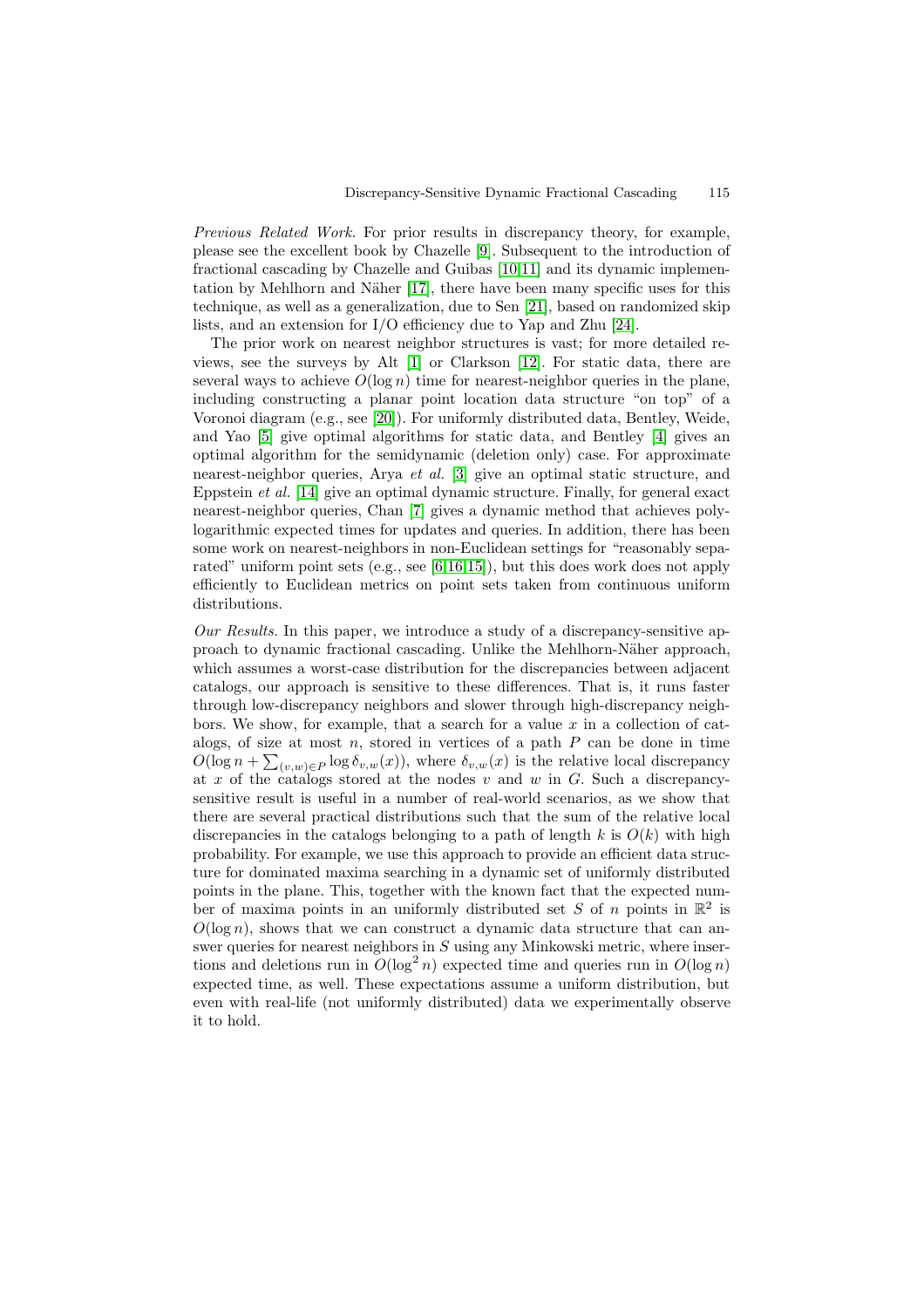## **2 Discrepancy-Sensitive Dynamic Fractional Cascading**

Weisstein [\[23\]](#page-12-2) defines a notion for *local discrepancy*, which, for an interval I, gives a measure of how much the number of points intersecting  $I$  differs from the normalized length of I. We are, however, interested in the application to dynamic fractional cascading, which involves comparing adjacent catalogs to each other, not arbitrary intervals to catalogs. Suppose, therefore, that  $(v, w)$  is an edge in G and that  $C(v)$  and  $C(w)$  are the catalogs stored respectively at the vertices v and w in G. Let us assume, without loss of generality, that  $C(v)$ and  $C(w)$  both store sentinel values, " $-\infty$ " and " $+\infty$ ," which are respectively the smallest and the largest elements in the common total order to which all catalog elements belong. For any value x, and vertex v in G, let pred,  $(x)$  denote the predecessor of x in  $C(v)$ , that is, the largest element in  $C(v)$  less than or equal to x. Likewise, let  $succ_y(x)$  denote the successor of x in  $C(v)$ , that is, the smallest element in  $C(v)$  greater than or equal to x. For any edge  $(v, w)$  in G, we define the *relative local discrepancy* from  $C(v)$  to  $C(w)$  at x as follows:

$$
\delta_{v,w}(x) = |[a, b] \cap C(v)| + |[a, b] \cap C(w)|,
$$

where  $a = \min\{\text{pred}_v(x), \text{pred}_w(x)\}\$ and  $b = \max\{\text{succ}_v(x), \text{succ}_w(x)\}\$ , i.e., the relative local discrepancy from  $C(v)$  to  $C(w)$  at x is the number of items of  $C(v)$  and  $C(w)$  falling in the closed interval  $[a, b] = [\text{pred}_v(x), \text{succ}_v(x)] \cup$  $[\text{pred}_{w}(x), \text{succ}_{w}(x)]$ . It is a measure of how different  $C(v)$  and  $C(w)$  are in the vicinity of x. Note that  $\delta_{v,w}(x) \geq 2$ , even if  $C(v) = C(w)$ .

Augmenting a Catalog Graph to Support Searches and Updates. Let us first give some intuition about our augmentation. Imagine that we have a determin-istic skip list [\[19\]](#page-11-17) built "on top" of the elements in  $C(v)$  and that the nodes in this structure are all colored black. Likewise, imagine that we have a deterministic skip list built "on top" of the elements in  $C(w)$  and that the nodes in this structure are all colored white. These structures allow for both top-down and bottom-up searches and updates to be performed in  $O(\log n)$  time [\[19\]](#page-11-17). Now imagine further that we merge these two structures into a common structure by having each black node "cut" any white edge (i.e., interval of white nodes) that it is contained in and having each white node "cut" any black edge that it is contained in. Let us then link the roots of all the remaining bottom-level skip lists. The remaining structure is the "fractionally-cascaded" merge of  $C(v)$  and  $C(w)$  and this is the structure that we will maintain dynamically.

More formally, our structure is defined so that we maintain the following substructures for each edge  $(v, w)$  in G (see Fig. [1\)](#page-3-0):

- **–** We maintain in a "black" deterministic skip list each maximal contiguous interval of  $C(v)$  that contains no elements of  $C(w)$ .
- **–** We maintain in a "white" deterministic skip list each maximal contiguous interval of  $C(w)$  that contains no elements of  $C(v)$ .
- **–** We maintain black-white links between the roots of these skip lists.
- **–** Each bottom-level skip-list interval that is cut by a skip list of the other color has a link to and from the root of that skip list.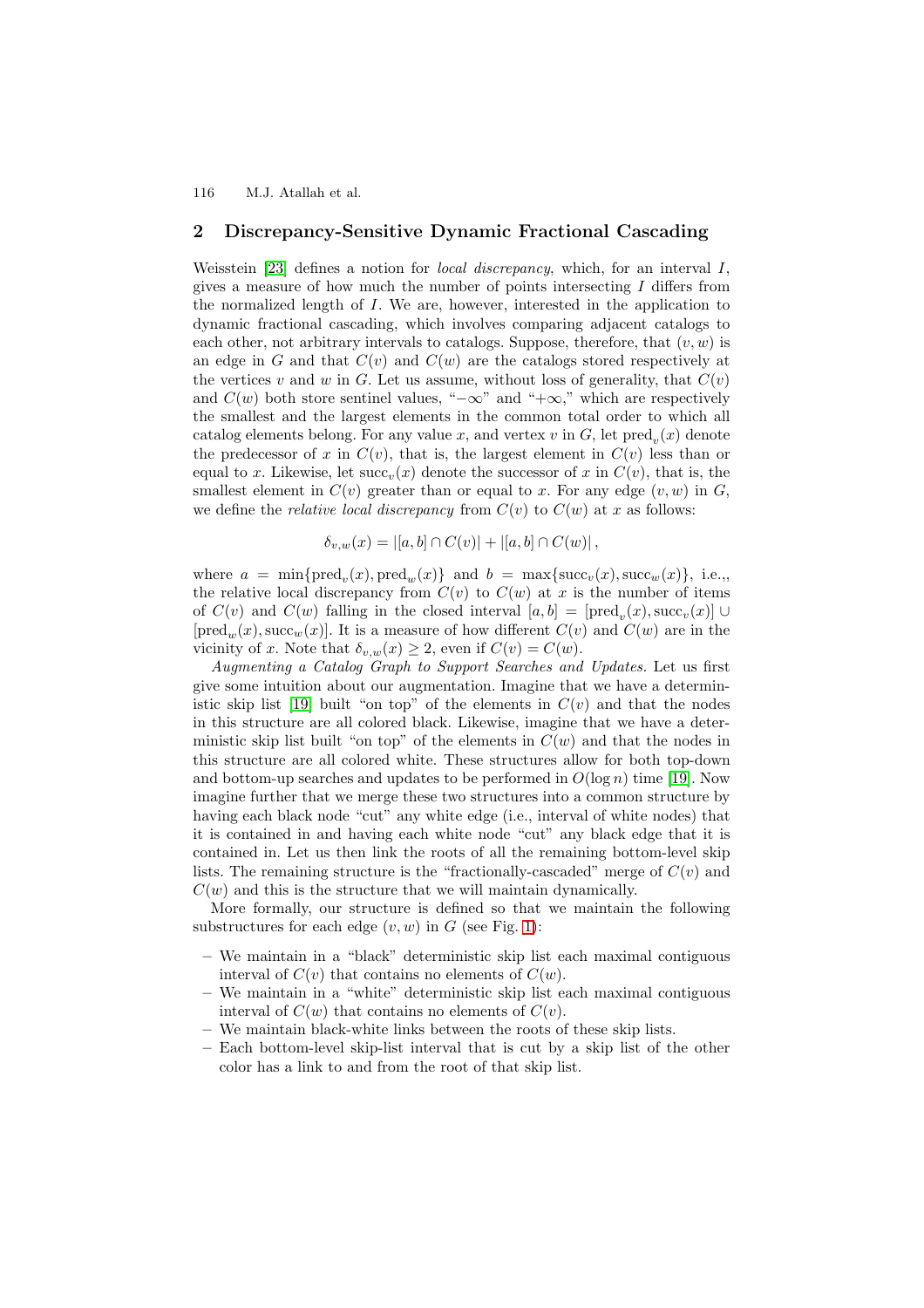

<span id="page-3-0"></span>**Fig. 1.** An example of the fractionally-cascaded structures that join a "black"  $C(v)$ to a "white"  $C(w)$ . Skip-list edges are shown in bold, with those cut by a sublist of the opposite colored gray. The links between skip-list roots are shown dashed and the arrowed lines show the links between bottom-level skip-list edges and the roots of the opposite-color skip lists that cut that edge.

Searches. A search in a catalog graph  $G$  consists of an element  $x$  for which we would like to find pred<sub>v</sub> $(x)$  in  $C(v)$  for each node v in a given path  $P =$  $(v_1, v_2, \ldots, v_k)$ . We assume that we have a complete deterministic skip list for the first node,  $v_1$ , of P. This allows us to locate  $\text{pred}_{v_1}(x)$  in  $O(\log n)$  time, where *n* is the maximum size of any catalog. For locating x in  $C(v_{i+1})$ , for  $i = 1, \ldots, k - 1$ , we start from a pointer to pred<sub>vi</sub> $(x)$ , which we will have found inductively. There are two cases at this point:

- Case 1: x falls inside a maximal skip list in  $C(v_i)$ . In this case, we traverse up the skip list for this interval in  $C(v_i)$  to its root and then follow the pointer from the root to the interval in  $C(v_{i+1})$  containing x.
- Case 2: x falls outside a maximal skip list in  $C(v_i)$ . In this case, we follow the pointer from the "cut" interval in  $C(v_i)$  containing x to the root of the skip list in  $C(v_{i+1})$  falling in this interval. We then search down this skip list to locate the predecessor of x in  $C(v_{i+1})$ .

Note that, in either case, each step  $i$  of the search, after the first, runs in  $O(\log \delta_{v_i,v_{i+1}}(x))$  time, since the size of the skip list we search in for either case is  $O(\delta_{v_i,v_{i+1}}(x)).$ 

Updates. Let us consider how to perform an update in our structure, that is, an insertion or deletion in a  $C(v)$  list, assuming we have already located the place in  $C(v)$  where the update is to occur (let us account separately for the time needed to find this location). We perform the necessary updates for each edge  $(v, w)$ , of which there are only a constant number, according to the following cases:

- **Insert** y:
	- Case 1: y falls inside a maximal skip list L in  $C(v)$ . In this case, we simply insert  $y$  in  $L$ .
	- Case 2: y falls outside a maximal skip list in  $C(v)$ . In this case, we follow the interval pointer from the (gray) interval in  $C(v)$  containing y to the skip list L in  $C(w)$  and search down for y in this list. If y falls in the interior of L then we split L at y, set up y as its own skip list in  $C(v)$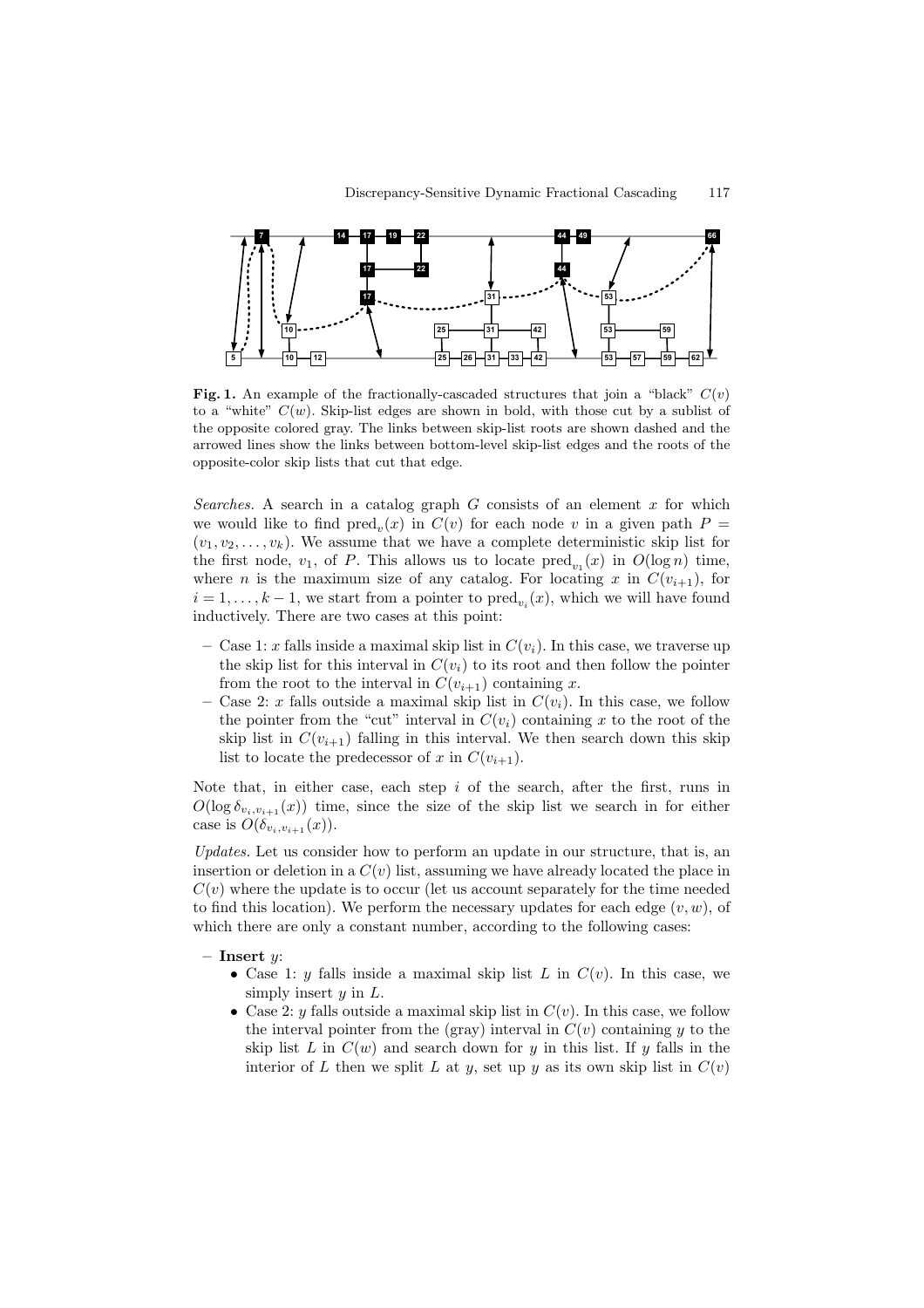and update the pointers of the three new root nodes. If  $y$  falls outside  $L$ , then we simply insert  $y$  in the appropriate predecessor or successor skip list in  $C(v)$  and update the (gray) interval to now have y as an endpoint. **– Delete** y:

- Case 1: y falls in a maximal skip list L in  $C(v)$  with at least one other element. In this case, we simply remove  $y$  from  $L$  (possibly updating boundary pointers if  $y$  was the smallest or largest element in  $L$  or the root pointers, if y was a root element—so that the appropriate adjacent pointers now point to the new root of  $L$ ).
- Case 2: y is the only element of its skip list in  $C(v)$ . In this case, we follow the pointers from y's (root) node to the two skip lists in  $C(w)$  that y separates, and we perform a splice of these two structures, updating the root pointers as needed.

Note that in either an insertion or a deletion, the time needed to perform all the necessary local searching, insertions, deletions, splits, and/or splices is  $O(\log \delta_{v,w}(y)).$ 

**Theorem 1.** A catalog graph G, with maximum catalog size n, can be augmented with additional structures so as to support searches for an element  $x$  in the catalogs in a path P in G in time  $O(\log n + \sum_{(v,w)\in P} \log \delta_{v,w}(x))$ . Likewise, a sequence of updates for an element y in catalogs in a path P in G can be done in these structures in time  $O(\log n + \sum_{(v,w)\in P} \log \delta_{v,w}(y)).$ 

Uniform data. Suppose that each catalog in  $G$  contains  $n$  points chosen independently and uniformly at random from the interval [0, 1]. In this case, the set of points in a catalog  $C(v)$  define a set of order statistics, and the distribution of the length of consecutive spacings therefore follows the Beta distribution with parameters 1 and  $n$  (e.g., see [\[2](#page-11-18)[,13\]](#page-11-19)). Thus, the expected interval length is  $1/(n+1)$ . Having fixed such an interval in  $C(v)$ , the number of points in  $C(w)$ that falls in this interval follows a Binomial distribution, with probability equal to the length of the interval. Thus, the distribution of each  $\delta_{v,w}(v)$  follows the Beta-Binomial distribution, with parameters 1 and  $n$ , which has expected value  $\mu = n/(n+1)$  [\[22\]](#page-12-3).

The performance of searching and updating our augmented structures at an element x along a path  $P = (v_1, \ldots, v_k)$  in a catalog graph G depends on the random variable,

$$
T_P = \sum_{(v_i, v_{i+1}) \in P} \log \delta_{v_i, v_{i+1}}(x).
$$

Unfortunately, the relative local discrepancies for consecutive edges in  $P$  are not necessarily independent. Even so, we can write

$$
T_P = \sum_{(v_i, v_{i+1}) \in P, \text{ odd } i} \log \delta_{v_i, v_{i+1}}(x) + \sum_{(v_i, v_{i+1}) \in P, \text{ even } i} \log \delta_{v_i, v_{i+1}}(x), \quad (1)
$$

and we note that each term in the separate sums are independent. Thus, we can bound the degree to which  $T_P$  differs from its expectation by adding bounds on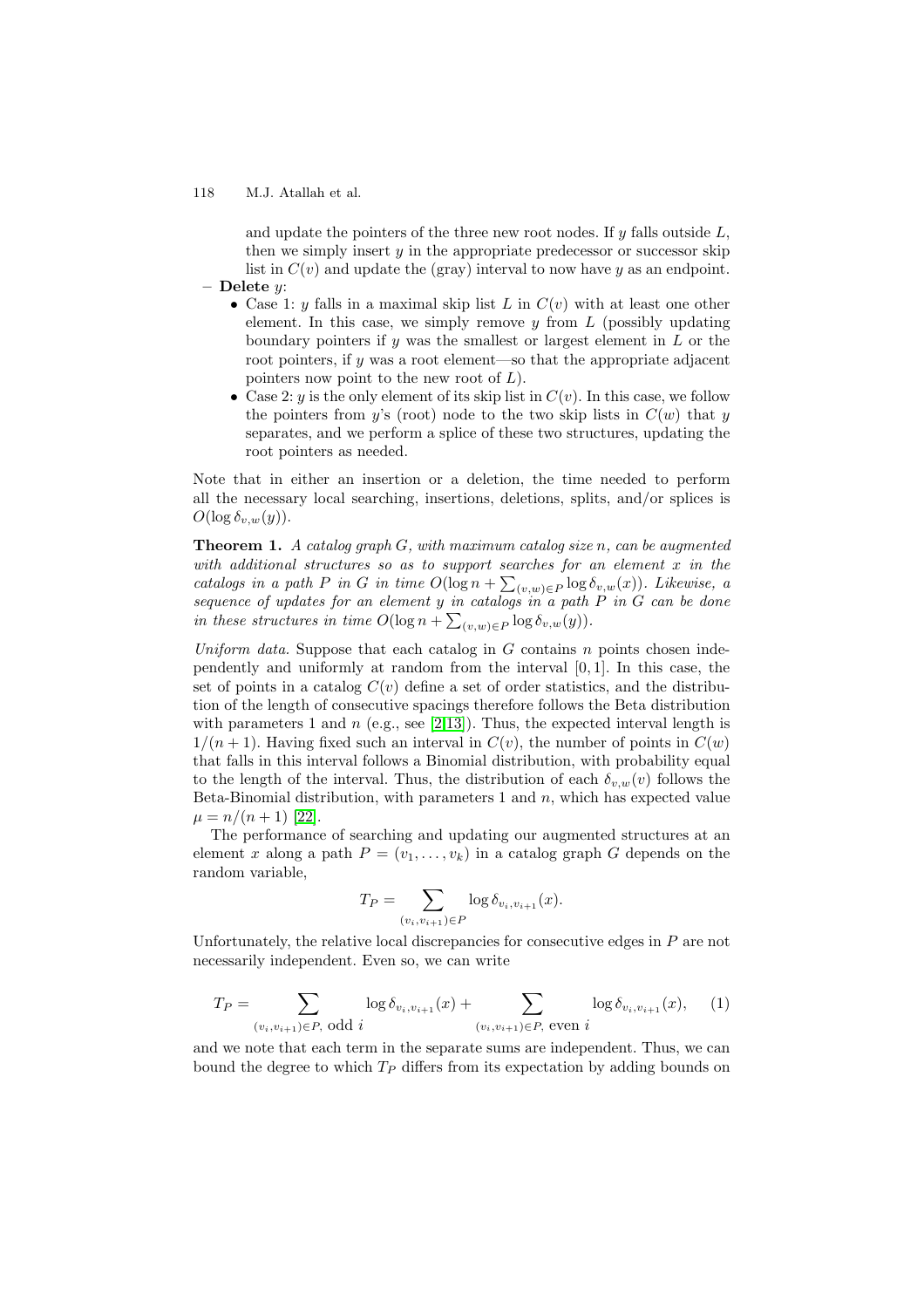the two sums. Combining this with the expected value of the associated Beta-Binomial distribution given above, we can use a Chernoff bound twice (e.g., see [\[18\]](#page-11-20)) to prove the following (we give the proof in the final version):

**Theorem 2.** Given a catalog graph G such that each catalog is a set of  $O(n)$ independent, uniform random points in the interval  $[0, 1]$ , then for any path P of length k in G,  $\sum_{(v,w)\in P} \log \delta_{v,w}(x)$  is  $O(k)$  with probability  $1-1/2^k$ .

Using this result, we can take the dynamic range searching structure of Mehlhorn and Näher  $[17]$ , which is based on range trees (e.g., see  $[20]$ , and replace their dynamic fractional cascading solution with ours, which gives us the following:

<span id="page-5-0"></span>**Theorem 3.** We can maintain a dynamic range searching data structure for a set of points taken uniformly at random in the unit cube so as to support point insertions and deletions in  $O(\log n)$  time w.h.p. and the reporting of all the points in a rectangular query range  $[x_1, x_2] \times [y_1, y_2]$  in  $O(\log n + k)$  time w.h.p., where k is the number of points returned by the query.

## **3 Dynamic Dominated Maxima**

This section describes a scheme for dynamically maintaining a set S of points drawn from a uniform distribution in a rectangle, so that a *dominated maxima* query can be done in  $O(\log n)$  expected time: Given a query point q, the query returns the set of maximal elements among the points of S that are dominated by q; note that the expected size of the output is itself  $O(\log n)$  (because of the uniform distribution). The expected time for an update will be shown to be  $O(\log^2 n)$ .

We shall find it necessary to maintain 4 such data structures, one for each of the 4 possible sets of coordinate axes obtained by reversing the direction of {neither, one, both} of the x and y axes – having all 4 such structures makes it possible to achieve the bounds we claim but imposes only a constant factor of 4 on the complexity bounds.

In order to more explicitly define the 4 above-mentioned problems, and also to facilitate the understanding of our algorithm, we will consider the smallest origin-centered square containing the whole set  $S$  for a given state of  $S$ . We position four coordinate systems, one at each of the four corners of the square, with the origin being at the corresponding corner and the directions of the axes pointing from the origin along the edges of the square. We call these four coordinate systems South-West (abbreviated as SW), South-East (SE), North-West (NW), North-East (NE). For a point  $q \in S$ , we use  $x_{SW}(q)$  (resp.,  $y_{SW}(q)$ ) to denote the x (resp., y) coordinate of q in the SW coordinate system. A similar notation is used for the other three coordinate systems.

The 4 problems mentioned above are then the following: (i) A South-West problem that pertains to the subset of S that is dominated by the query point  $q_0$  in the SW coordinate system, i.e., the subset "below and to the left of  $q_0$ "; (ii) a South-East problem that pertains to the subset of  $S$  that is dominated by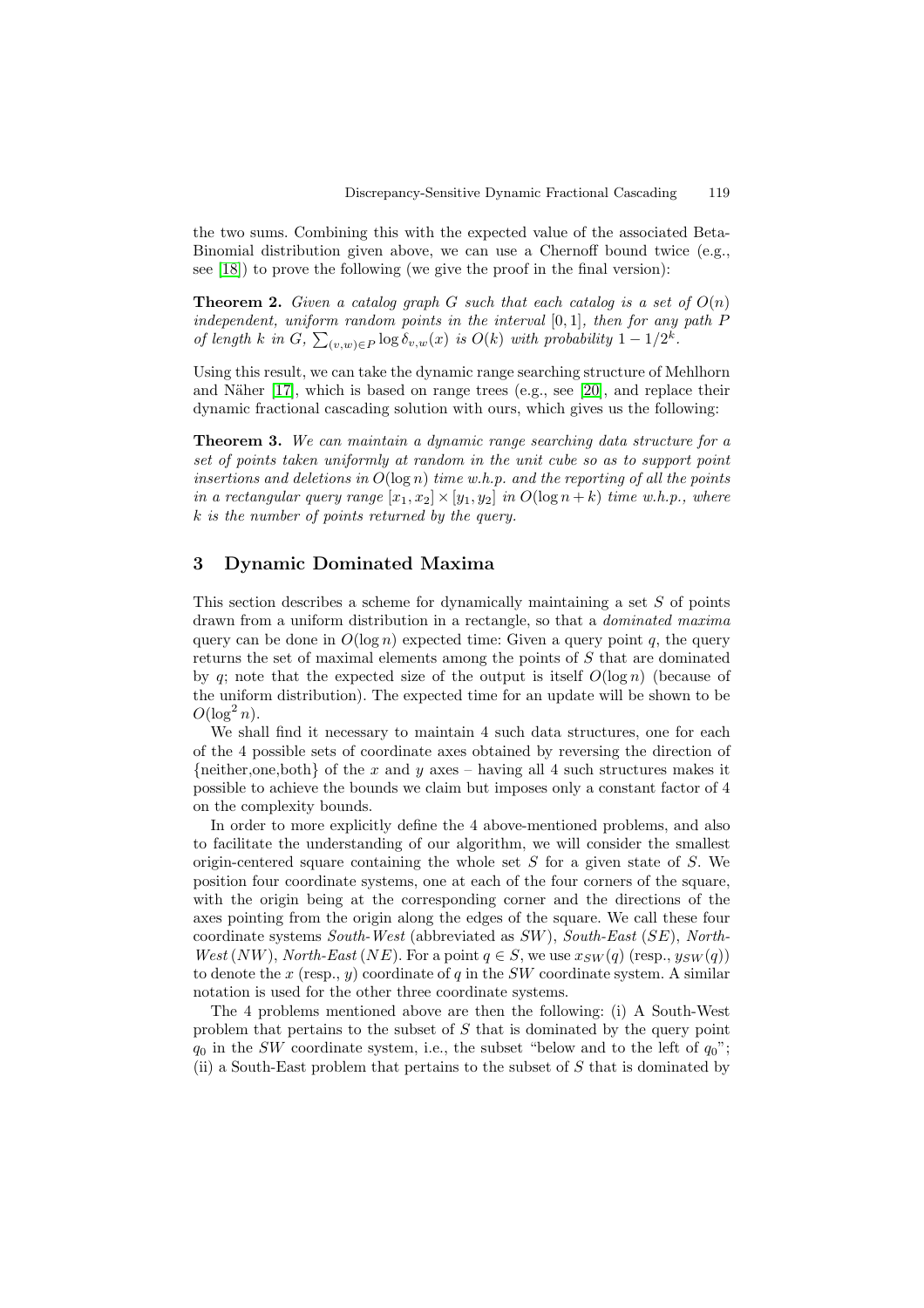the query point  $q_0$  in the SE coordinate system (the subset "below and to the right of  $q_0$ "); (iii) a North-East problem that pertains to the subset of S that is dominated by the query point  $q_0$  in the NE coordinate system (the subset "above and to the right of  $q_0$ "); and (iv) a North-West problem that pertains to the subset of S that is dominated by the query point  $q_0$  in the NW coordinate system (the subset "above and to the left of  $q_0$ ").

Recall that a point  $q$  is *maximal* in the set  $S$  relative to the  $SW$  coordinate system iff for every other point  $q' \in S$  at least one of the following inequalities holds:

 $x_{SW}(q') \leq x_{SW}(q)$   $y_{SW}(q') \leq y_{SW}(q)$ ,

which, in words, can be stated as: "no other point of  $S$  dominates  $q$  in the  $SW$ coordinate system." For a point  $q$  and a set  $S$  we also define the notion of a maximal set in the  $SW$  coordinate system with respect to  $q$ . This set, denoted by  $M_{SW}(S, q)$ , is computed by first considering only those points in S that are dominated by  $q$  in the  $SW$  coordinate system (i.e., the subset of  $S$  below and to the left of  $q$ ) and then computing the maximal points of that subset. All points in  $M_{SW}(S, q)$  are assumed to be sorted by increasing x coordinates. A similar notation is used for the other three coordinate systems.

In the rest of our discussion we focus on the South-West problem. All of our solutions for this South-West problem can be translated into similar ones for the South-East, North-East, and North-West problems.

The Data Structure. Let  $T_x$  be an n-node search tree structure whose nodes are the n points of S ordered by their x coordinates.  $T_x$  verifies the following properties, v being a node of  $T_x$ :

- $T_x$  is a weight balanced binary search tree
- $-$  All nodes in the right subtree of v have greater x value than v
- $-$  All nodes in the left subtree of v have lesser value than  $v$

For each node v in  $T_x$ , we use  $Sl_v$  to denote the subset of S that lies in the subtree of v and have x coordinate lesser or equal to v's one. Each such  $Sl_v$  is itself organized as a dynamic search structure according to the y coordinates of the points in it. The  $T_x$  tree and its associated  $Sl_y$ 's are organized as the dynamic fractional cascading structure described above. With this structure in place, for every path  $P$  in  $T_x$ , searching for  $y_0$  in  $Sl_y$  for every  $v \in P$  can be done in  $O(\log n + |\mathcal{P}|)$  expected time.

An update to this structure due to insertion or deletion of a point consists of adding or removing a node of  $T_x$ , updating all the  $Sl_v$  sets from that node to the root and finally then rebalancing  $T_x$ . Note that the insertion of a point  $(x_0, y_0)$ does not cause the creation of a new node in  $T_x$  if there exists already a point with  $x_0$  coordinates, but only an update in the underlying dynamic fractional cascading structure. We have the equivalent property for deletion. Rebalancing the tree implies  $O(1)$  rotations. A rotation associated with three node  $v, v', v''$ implies the reconstruction of the underlying sets  $Sl_v, Sl'_v, Sl''_v$ , that is,  $O(|Sl_v|)$ insertions and deletions in the dynamic fractional cascading structure. Since  $T_x$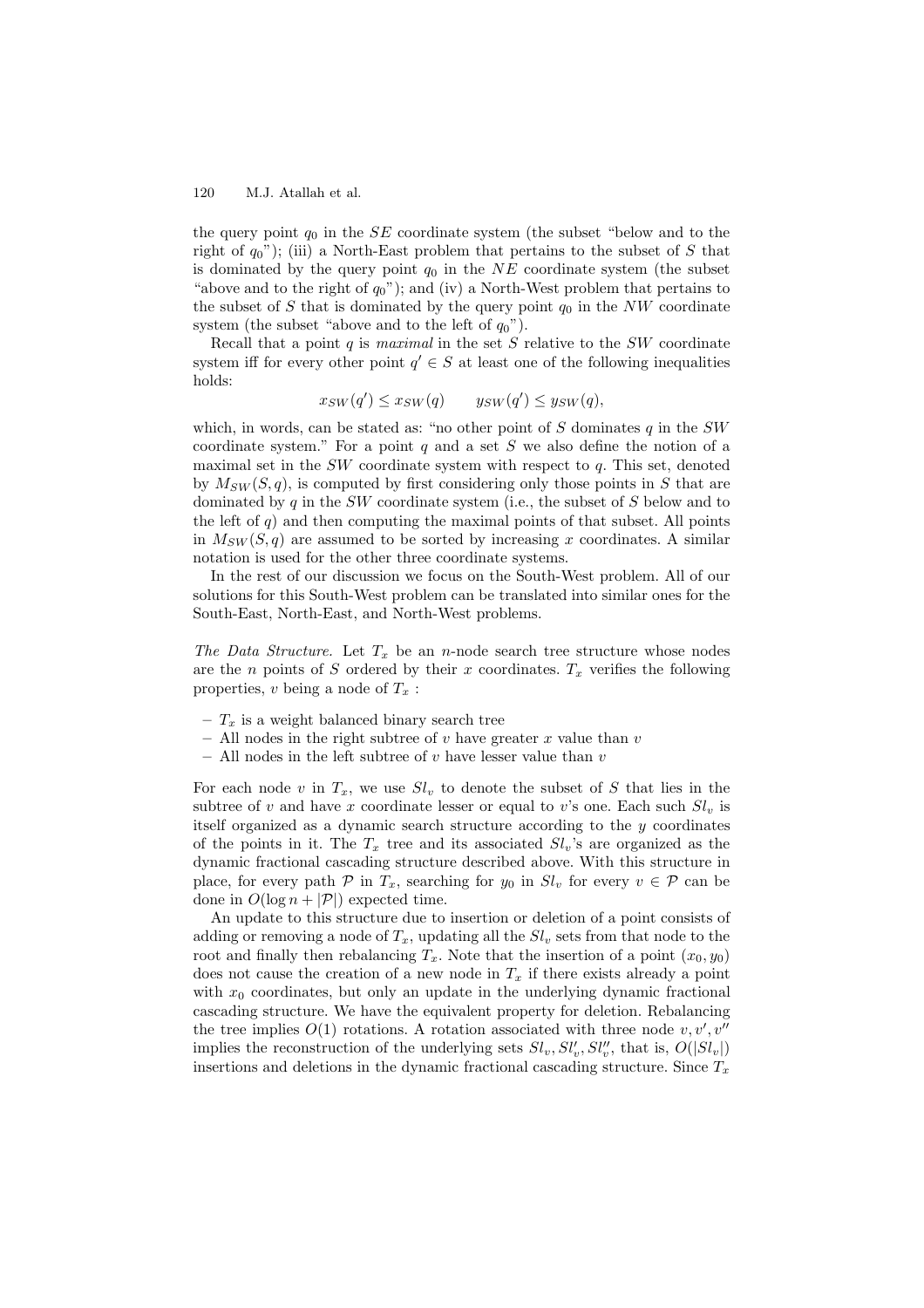is a weight balanced search tree, the amortized value of  $|S_l|$  is log n. Thus an update to this structure takes  $O(\log n)$  amortized time.

In addition to the above, each copy of a point  $q$  in  $Sl_v$  stores the following:

- $l_{SW}(v, q) =$  the leftmost (hence, highest) point in  $M_{SW}(S_v, q)$ .
- $r_{SW}(v,q)$  = the rightmost (hence, lowest) point in  $M_{SW}(S_v,q)$ .
- $l_{SE}(v,q) =$  the leftmost (hence, lowest) point in  $M_{SE}(S_v, q)$ .
- $r_{SE}(v,q)$  = the rightmost (hence, highest) point in  $M_{SE}(S_v,q)$ .
- $l_{NW}(v,q) =$  the leftmost (hence, lowest) point in  $M_{NW}(S_v, q)$ .
- $r = r_{NW}(v,q)$  = the rightmost (hence, highest) point in  $M_{NW}(S_v, q)$ .
- $l_{NE}(v,q) =$  the leftmost (hence, highest) point in  $M_{NE}(S_v, q)$ .
- $r_{NE}(v,q)$  = the rightmost (hence, lowest) point in  $M_{NE}(S_v, q)$ .

The above quantities will be shown to facilitate a query, but they also impose the burden of dynamically updating them. We need to describe how a query is processed, and how to dynamically update all of the above quantities.

*Processing a Query.* The query processing consists of, given a query point  $q_0$ , returning the maximal elements of the subset of S dominated by  $q_0$  in the SW coordinate system. (The query point is arbitrary and need not be in S.)

More formally, to process a query for a point  $q_0$  with the coordinates  $(x_0, y_0)$ , we do the following:

- 1. First we locate the node which has greatest x value lesser or equal to  $x_0$  in  $T_x$ , thereby defining a root-to-leaf path  $\mathcal P$  in  $T_x$ . Let  $v_1,\ldots,v_t$  be (in left to right order) the nodes whose right sibling is on  $P$ . We henceforth refer to these nodes as the *fringe of*  $x_0$  in  $T_x$ . Note that  $t \leq \log n$ , and that every point in  $\bigcup_{i=1}^t Sl_{v_i}$  has an x coordinate that is  $\leq x_0$  and that there is no other such points.
- 2. Within every  $Sl_{v_i}$ ,  $1 \leq i \leq t$ , let  $y'_i$  be the largest y coordinate that is  $\leq y_0$ . Computing all the  $y_i$ 's involves locating  $y_0$  in every  $Sl_{v_i}$ . Using the dynamic fractional cascading search structure, the computation of all the  $y_i$ 's can be done in  $O(\log n + t)$  expected time, which is  $O(\log n)$ .
- 3. Let  $Y_1, \ldots, Y_t$  be defined inductively as follows:
	- (a)  $Y_t = -\infty$
	- (b)  $Y_{k-1} = \max\{Y_k, y_k'\}$  for  $k = t 1, t 2, \ldots, 1$ .
	- In words,  $Y_k$  ( $k < t$ ) is the largest y coordinate among the points in  $\bigcup_{i=k+1}^t Sl_{v_k}.$
- 4. Enumerate the points in  $M_{SW}(S, q)$ . Before explaining how this enumeration done, we point out that the point of S that constitutes the South-West solution must belong to  $M_{SW}(S, q)$ , which is easy to prove by contradiction. We also point out that the expected number of points in  $M_{SW}(S, q)$  is  $O(\log |S|)$ , hence  $O(\log n)$ . Thus, the  $O(\log n)$  average query performance would be achieved if we could somehow enumerate the points of  $U = M_{SW}(S, q)$  in time  $O(|U|)$ . We do this by first observing that the subset of S from which the maximal points are computed consists of the subset of  $\bigcup_{i=1}^{t} Sl_{v_k}$  having y coordinates  $\langle y_0. \rangle$  Our strategy will be to enumerate, in the order  $k = 1, \ldots, t$  the maximal points of  $Sl_{v_k}$  that belong to U, call their set  $U_k$ ,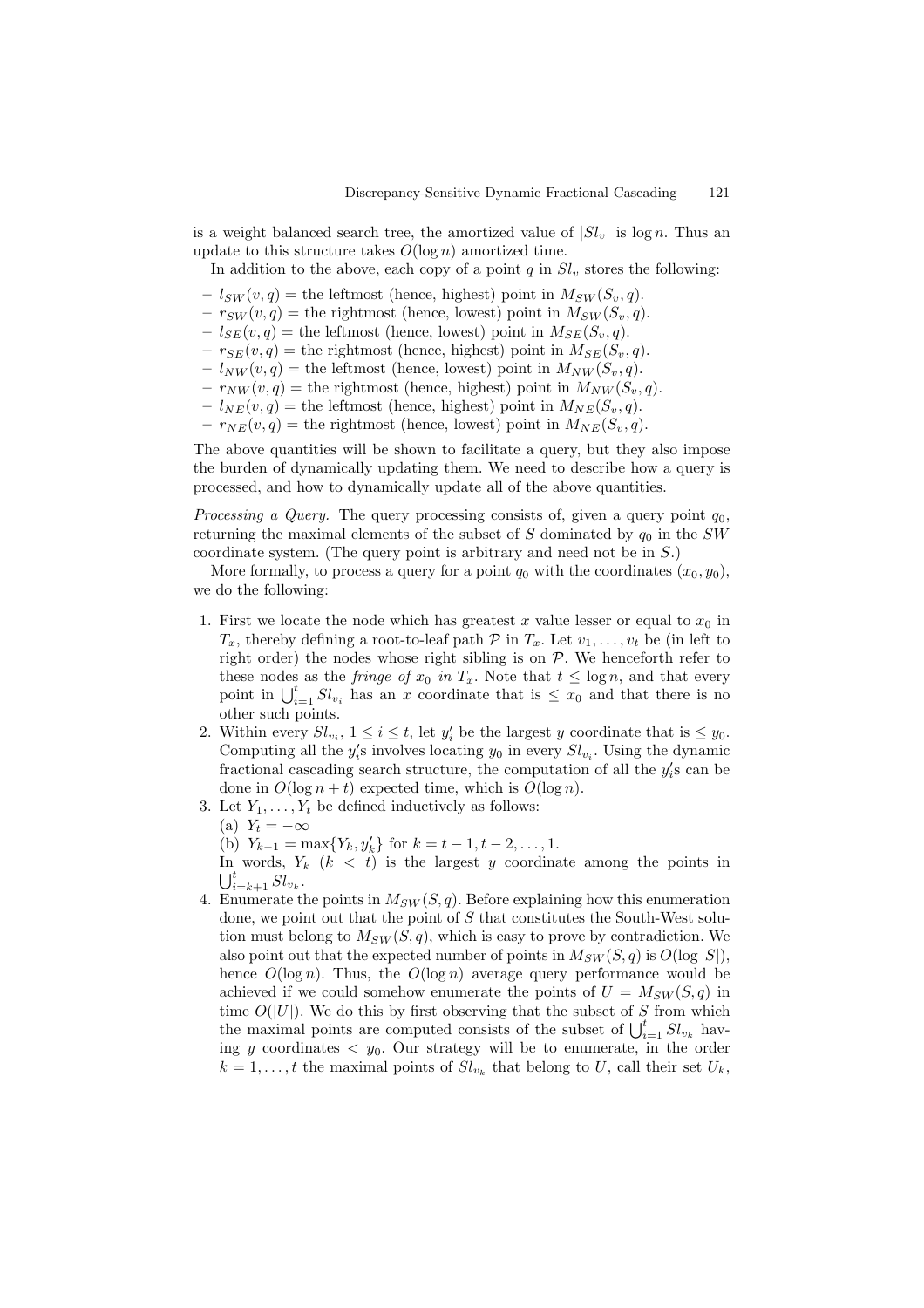stopping as soon as the about-to-be-enumerated y coordinate drops below  $Y_k$ . (If we did not stop at that point, we would be enumerating points that do not belong to  $U$ .) This enumeration of  $U_k$  is done as follows:

- (a) Let  $q_k$  be the point with the y coordinate  $y'_k$  (that is,  $q_k$  is the highest point of  $Sl_{v_k}$  whose y coordinate is  $\leq y_0$ .
- (b) While the y coordinate of  $q_k$  is  $\geq Y_k$ , we (i) include  $q_k$  as a member of  $U_k$ , and then (ii) set  $q_k = r_{SE}(v,q_k)$ , which is the rightmost (hence, highest) point in  $M_{SE}(S_v, q_k)$ .

Of course, in the above, U is the concatenation of  $U_1, \ldots, U_t$ .

5. Since we have not checked the points with y-coordinate equal to  $y_0$  in  $M_{SW}(S, q)$ , we need to add them to U. This can be done by searching for  $y_0$ in the fringe of  $x_0$  which takes  $O(\log n)$  expected time using the fractional cascading structure.

As argued above, the average complexity of the above query processing is  $O(\log n)$ . We now turn our attention to the dynamic updates. We begin with the case of insertions.

Processing an Insertion. Let  $q_0 = (x_0, y_0)$  be the point being inserted. We already argued that the fractional cascading structure can be updated in  $O(\log n)$ expected time as a result of this insertion. The main task we face now is how to update the quantities  $l_{SW}(v,q)$ ,  $r_{SW}(v,q)$ ,  $l_{SE}(v,q)$ ,  $r_{SE}(v,q)$ ,  $l_{NW}(v,q)$ ,  $r_{NW}(v,q), l_{NE}(v,q),$  and  $r_{NE}(v,q)$ , for each  $q = (x, y) \in S$  and each v that is ancestor of x in  $T_x$ . We explain how to update only  $r_{SE}(v,q)$  for all v's that are ancestors of x in  $T_x$ ; similar updating can be repeated for each of the seven other quantities (relative to their own frame of reference).

We begin with the updating of the  $r_{SE}(v,q)$ 's for all points other than  $q_0$ (i.e., the points in  $S - {q_0}$ ). And we will explain how to compute the  $r_{SE}(v,q_0)$ separately.

The first step is to compute, as a query that is processed just as in the previous section (except that the coordinate system is different), the set  $U = M_{NE}(S, q_0)$ , where, as before, the expected size of U is  $O(\log n)$ . The only points q of S whose  $r_{SE}(v,q)$  may change are in U. For each point q of U, we update its (at most  $\log n$ )  $r_{SE}(v,q)$  values. This is done in constant time for each value, by checking whether  $q_0$  can cause an improvement when v is ancestor of  $q_0$ . The total update time for doing this is therefore  $O(|U|\log n)$ , which is  $O(\log^2 n)$  on average.

To compute the  $r_{SE}(v, q_0)$ , we first compute  $U' = M_{SE}(S, q_0)$  as a query, hence in  $O(\log n)$  expected time. We then walk along the path from  $x_0$  to the root in  $T_x$ , and at each node v along this path we set  $r_{SE}(v,q_0)$  equal to the highest point of U' that is in  $Sl<sub>v</sub>$ . Note that this whole walk can be done in time  $O(\log n)$  because of monotonicity: The  $Sl_n$ 's of the nodes on that walk to the root monotonically "swallow"  $U'$  in left-to-right order (hence, by increasing y coordinates). Thus we end up going through  $U'$  only once (not log n times).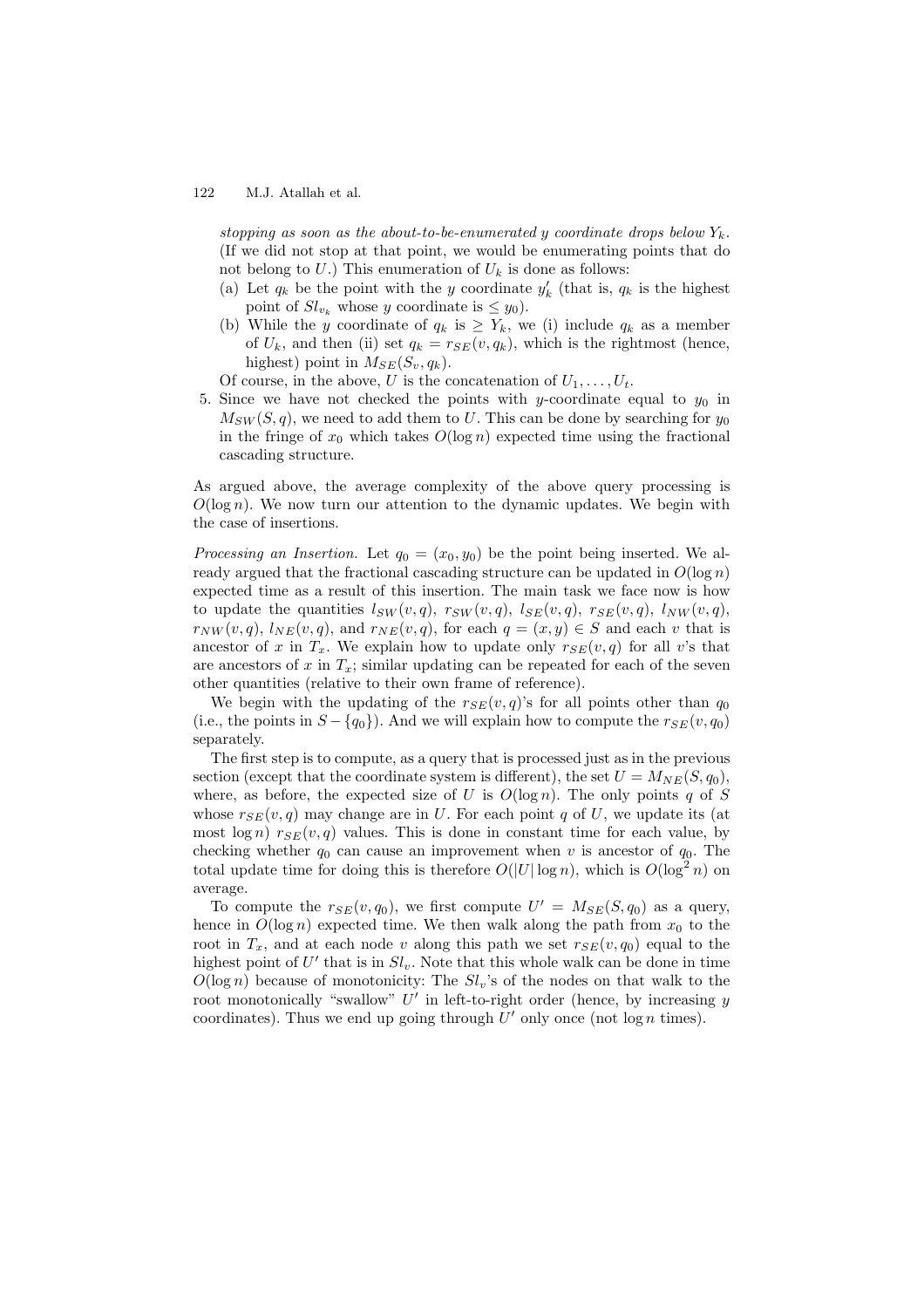*Processing a Deletion.* Let  $q_0 = (x_0, y_0)$  be the point being deleted. We already argued that the fractional cascading structure can be updated in  $O(\log n)$  expected time as a result of this deletion. Now we need to show how to update the quantities  $l_{SW}(v,q)$ ,  $r_{SW}(v,q)$ ,  $l_{SE}(v,q)$ ,  $r_{SE}(v,q)$ ,  $l_{NW}(v,q)$ ,  $r_{NW}(v,q)$ ,  $l_{NE}(v,q)$ , and  $r_{NE}(v,q)$ , for each  $q = (x, y) \in S$  and each v that is ancestor of  $x_0$  in  $T_x$ . We explain how to do it for  $r_{SE}(v,q)$  for all v that are ancestors of  $x_0$  in  $T_x$ , all other values are updated similarly (relative to their own frame of reference).

First, we compute each of the sets  $U = M_{NW}(S, q_0)$  and  $U' = M_{SW}(S, q_0)$  as queries (and, hence, in  $O(\log n)$  expected time). The only points q of S whose  $r_{SE}(v, q)$  may change as a result of the deletion are in U. Moreover, for each such point q whose  $r_{SE}(v,q)$  changes, its new  $r_{SE}(v,q)$  is either in U' or it is the old  $r_{SE}(v,q_0)$ . The best candidate from U' for each  $q \in U$  need not be done in isolation; rather, it can be done for all the points of  $U$  together. This can be performed in a manner reminiscent of the way two sorted lists are merged, by walking simultaneously along  $U$  and  $U'$ . This has to be done only once (not repeated for the  $r_{SE}(v,q)$  of every ancestor v of  $x_0$ ). On the other hand, the comparison of the old  $r_{SE}(v,q)$  with the two new candidates, which are the old  $r_{SE}(v, q_0)$ , and the point of U' determined during the above-mentioned mergelike procedure, needs to be done for every  $v$  and  $q$ . Hence, the overall time for a deletion is  $O(\log^2 n)$  on average.

## **4 Dynamic Nearest Neighbors in Minkowski Metrics**

Given a nearest-neighbor query for a point  $q_0$ , in a set S of uniformly-distributed points in an axis-aligned rectangle, we partition the problem into four subproblems: (i) a South-West problem that consists of computing the nearest neighbor from among the subset of  $S$  that is dominated by the query point  $q_0$  in the SW coordinate system, i.e., the subset "below and to the left of  $q_0$ "; (ii) a South-East problem that consists of computing the nearest neighbor from among the subset of S that is dominated by the query point  $q_0$  in the SE coordinate system (the subset "below and to the right of  $q_0$ "); (iii) a North-East problem that consists of computing the nearest neighbor from among the subset of S that is dominated by the query point  $q_0$  in the NE coordinate system (the subset "above and to the right of  $q_0$ "); and (iv) a North-West problem that consists of computing the nearest neighbor from among the subset of S that is dominated by the query point  $q_0$  in the NW coordinate system (the subset "above and to the left of  $q_0$ "). We solve all of (i)–(iv) and choose, as the solution to the nearest-neighbor query, the best from the four answers they return. Our performance bounds for this problem therefore immediately follow from those we established in the previous section for the dynamic dominated maxima problem:  $O(\log n)$  expected query time, and  $O(\log^2 n)$  expected time for an update (insertion or deletion).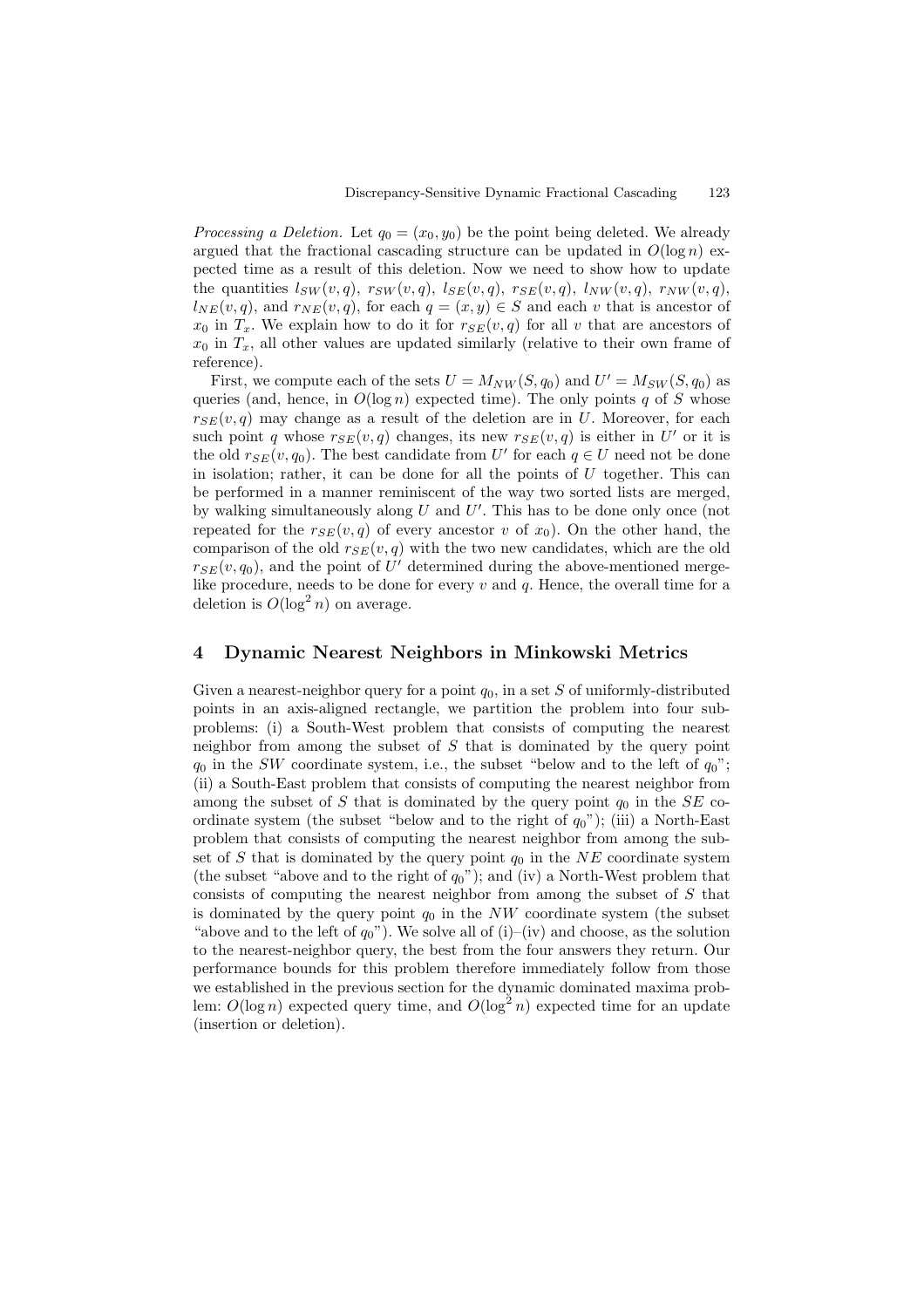## **5 Experimental Results**

Local Discrepancy on a Range Tree. In this section we explore the distributions of the local discrepancy in the catalogs of the nodes of a range tree, augmented using our dynamic fractional cascading structure.

To evaluate the distributions of the local discrepancy along a path in the range tree we use, we have inserted the points of the real data set  $S$  in such a range tree and chose random query points  $(x, y)$ . For each point, we calculated the local discrepancy relative to y for each edge on the path from the leaf associated with  $x$  to the root of the tree. We also did the same work with the same number of evenly distributed points (see Fig. [2\)](#page-10-0).

As we see in Fig. [2,](#page-10-0) the distributions of local discrepancy for the real data set is very close to the distributions of local discrepancy in the case of evenly distributed points. Their plot in logarithmic scale indicates that they are very close to exponential distributions, which shows that the demonstration for theorem [3](#page-5-0) still holds in the case of the real data set.



<span id="page-10-0"></span>**Fig. 2.** Distributions of the local discrepancy along top-down path in a range tree using real data set in the upper-left corner and evenly distributed points on the upperright corner. The distribution  $height_k$  represents the distribution of local discrepancy for edges between nodes at height  $k-1$  and k containing respectively  $2^{k-1}$  and  $2^k$ points in their catalogs. The two plots below show the same distributions on a log scale.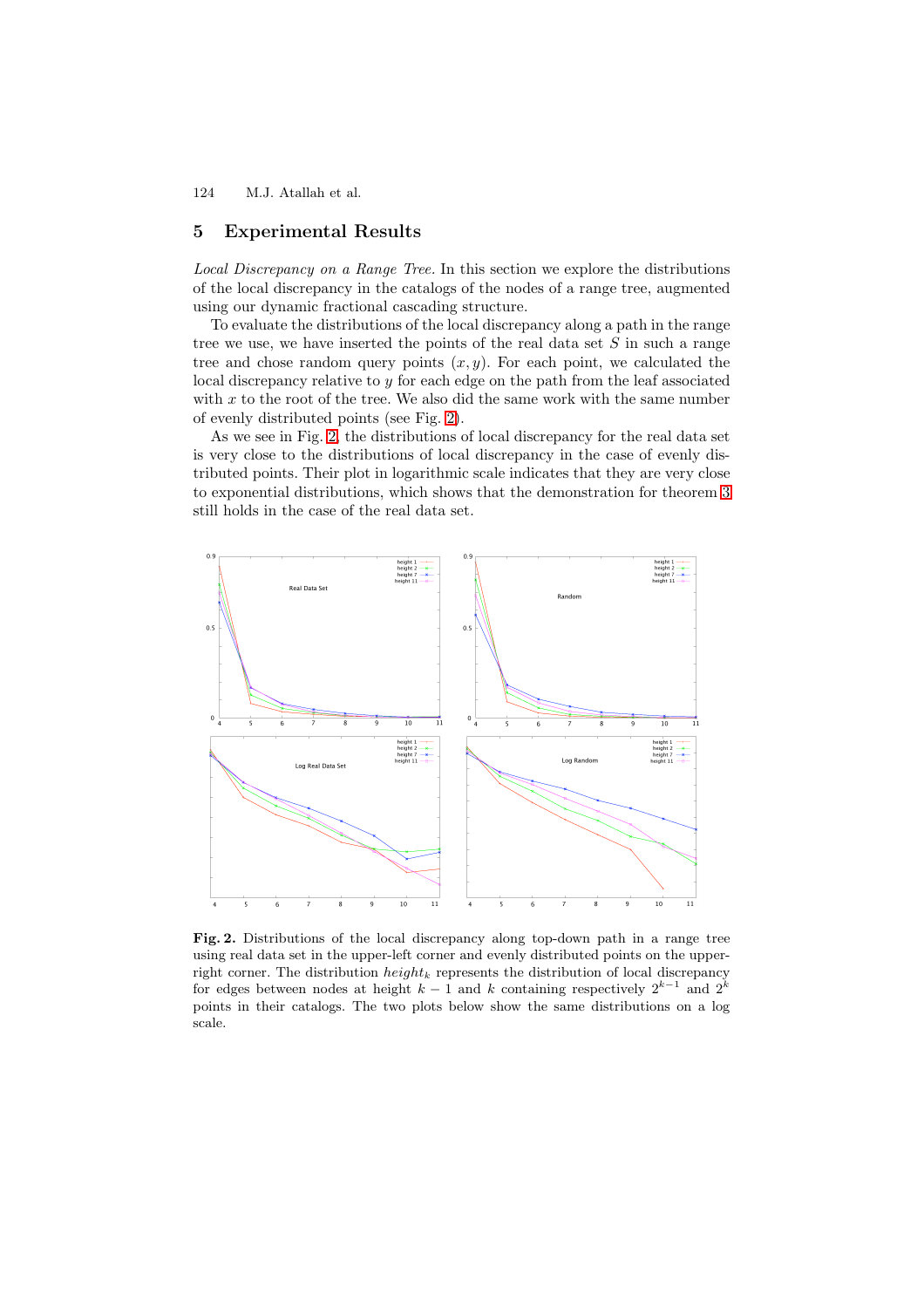## <span id="page-11-6"></span><span id="page-11-5"></span>**References**

- 1. Alt, H.: The nearest neighbor. In: Computational Discrete Mathematics. LNCS, vol. 2122, pp. 13–24. Springer, Heidelberg (2001)
- <span id="page-11-18"></span><span id="page-11-11"></span>2. Arnold, B.C., Balakrishnan, N., Nagaraja, H.N.: A First Course in Order Statitics. Wiley-Interscience, Chichester (1992)
- 3. Arya, S., Mount, D.M., Netanyahu, N.S., Silverman, R., Wu, A.: An optimal algorithm for approximate nearest neighbor searching in fixed dimensions. J. ACM 45, 891–923 (1998)
- <span id="page-11-10"></span>4. Bentley, J.L.: K-d trees for semidynamic point sets. In: SCG '90. Proceedings of the sixth annual symposium on Computational geometry, pp. 187–197. ACM Press, New York (1990)
- <span id="page-11-9"></span>5. Bentley, J.L., Weide, B.W., Yao, A.C.: Optimal expected-time algorithms for closest point problems. ACM Trans. Math. Softw. 6(4), 563–580 (1980)
- <span id="page-11-14"></span>6. Beygelzimer, A., Kakade, S., Langford, J.: Cover trees for nearest neighbor. In: ICML '06. Proceedings of the 23rd international conference on Machine learning, pp. 97–104 (2006)
- <span id="page-11-13"></span>7. Chan, T.M.: A dynamic data structure for 3-d convex hull and 2-d nearest neighbor queries. In: Proceedings of the seventeenth ACM-SIAM symposium on Discrete algorithm, pp. 1196–1202. ACM Press, New York (2006)
- <span id="page-11-0"></span>8. Chazelle, B.: Geometric complexity and the discrepancy method. In: Abstracts 15th European Workshop Comput. Geom., pp. 21–23. INRIA Sophia-Antipolis (1999)
- 9. Chazelle, B.: The Discrepancy Method. Cambridge Univ. Press, Cambridge (2002)
- <span id="page-11-2"></span><span id="page-11-1"></span>10. Chazelle, B., Guibas, L.J.: Fractional cascading: I. A data structuring technique. Algorithmica 1(3), 133–162 (1986)
- <span id="page-11-3"></span>11. Chazelle, B., Guibas, L.J.: Fractional cascading: II. Applications. Algorithmica 1, 163–191 (1986)
- <span id="page-11-7"></span>12. Clarkson, K.L.: Nearest-neighbor searching and metric space dimensions. In: Shakhnarovich, G., Darrell, T., Indyk, P. (eds.) Nearest-Neighbor Methods for Learning and Vision: Theory and Practice, pp. 15–59. MIT Press, Cambridge (2006)
- <span id="page-11-19"></span>13. David, H.A., Nagaraja, H.N.: Order Statitics, 3rd edn. Wiley-Interscience, Chichester (2003)
- <span id="page-11-12"></span>14. Eppstein, D., Goodrich, M.T., Sun, J.Z.: The skip quadtree: A simple dynamic data structure for multidimensional data. In: SCG. 21st ACM Symp. on Computational Geometry, pp. 296–305. ACM Press, New York (2005)
- <span id="page-11-16"></span>15. Karger, D.R., Ruhl, M.: Finding nearest neighbors in growth-restricted metrics. In: STOC '02. Proceedings of the thiry-fourth annual ACM symposium on Theory of computing, pp. 741–750. ACM Press, New York (2002)
- <span id="page-11-15"></span>16. Krauthgamer, R., Lee, J.R.: Navigating nets: simple algorithms for proximity search. In: SODA. Proceedings of the 15th ACM-SIAM Symposium on Discrete Algorithms, pp. 798–807. ACM Press, New York (2004)
- <span id="page-11-4"></span>17. Mehlhorn, K., N¨aher, S.: Dynamic fractional cascading. Algorithmica 5, 215–241 (1990)
- <span id="page-11-20"></span>18. Motwani, R., Raghavan, P.: Randomized Algorithms. Cambridge University Press, New York (1995)
- <span id="page-11-17"></span>19. Munro, J.I., Papadakis, T., Sedgewick, R.: Deterministic skip lists. In: SODA. Proc. Annual ACM-SIAM Symposium on Discrete Algorithms, pp. 367–375 (1992)
- <span id="page-11-8"></span>20. Preparata, F.P., Shamos, M.I.: Computational Geometry: An Introduction. Springer-Verlag, New York (1985)